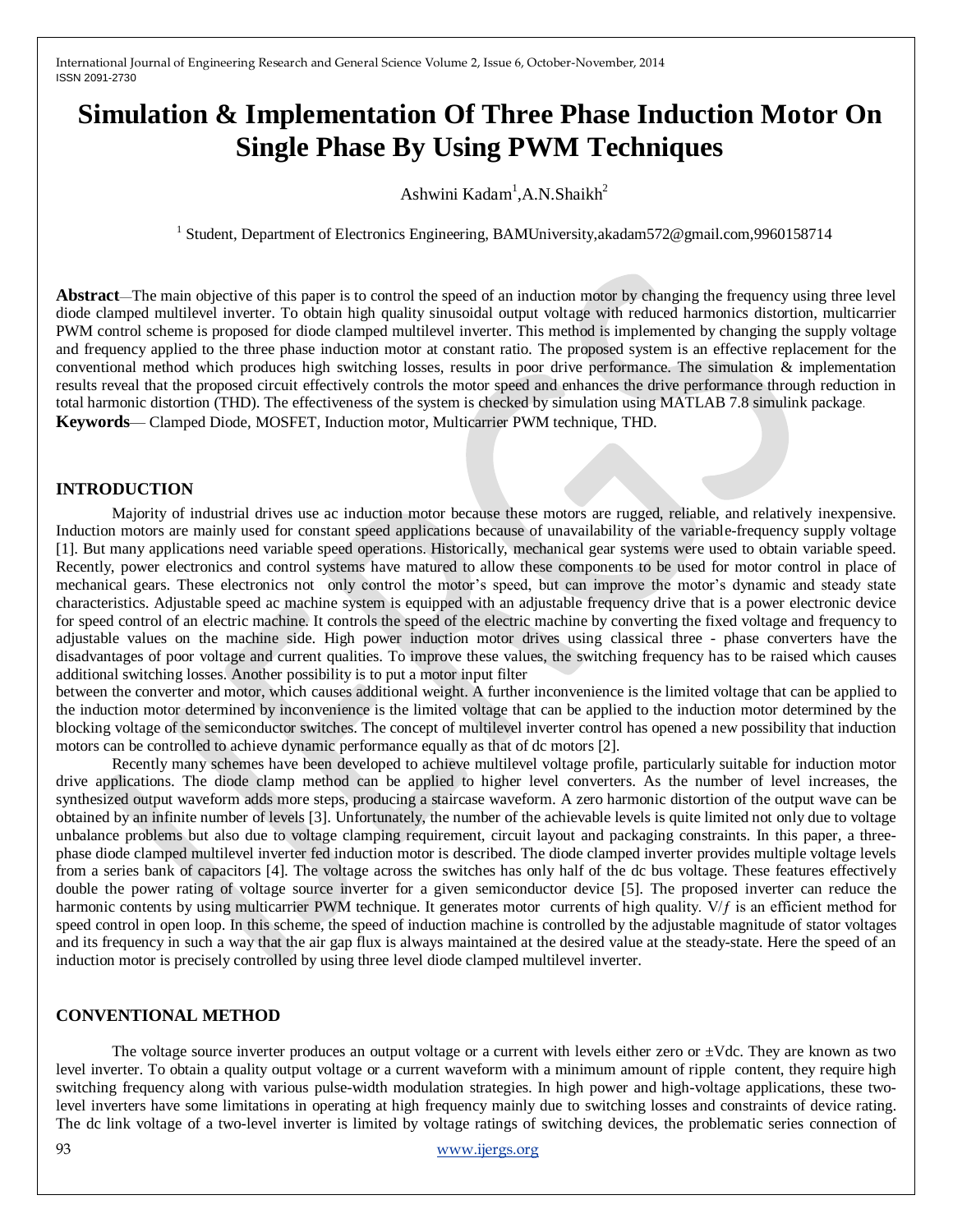switching devices is required to raise the dc link voltage. By series connection, the maximum allowable switching frequency has to be more lowered; hence the harmonic reduction becomes more difficult [6]. In addition, the two level inverters generate high frequency common-mode voltage within the motor windings which may result in motor and drive application problems [7]. From the aspect of harmonic reduction and high dc-link voltage level, three-level approach seems to be the most promising alternative. The harmonic contents of a three-level inverter are less than that of a two-level inverter at the same switching frequency and the blocking voltage of the switching device is half of the dc-link voltage [8]. A three level inverter will not generate common-mode voltages when the inverter output voltages are limited within

certain of the available switching states [9]. So the three-level inverter topology is generally used in realizing the high performance, high voltage ac drive systems [10].

# **DRIVE SYSYEM DESCRIPTION**

In the conventional technique normal PWM method is used. So that the voltage and current is of poor qualities and the switching frequency causes more amount of switching losses. Those drawbacks are rectified using three phase diode clamped multilevel inverter. The voltage and current quality are better and the switching losses are reduced when compared to the conventional technique. Also the THD is found to be better.



Fig. 2. Multilevel inverter based drive circuit

## **Structure of Three Level Diode Clamped Multilevel Inverter**

The three-level neutral point-clamped voltage source inverter is shown in Fig.2. It contains 12 unidirectional active switches and 6 neutral point clamping diodes. The middle point of the two capacitors "*n*" can be defined as the neutral point [7]. The major benefit of this configuration is each switch must block only one-half of the dc link voltage (Vdc/2). In order to produce three levels, only two of the four switches in each phase leg should be turned on at any time. The dc-bus voltage is split into three levels by two series-connected bulk capacitors, Ca and Cb, they are same in rating. The diodes are all same type to provide equal voltage sharing and to clamp the same voltage level across the switch, when the switch is in off condition. Hence this structure provides less voltage stress across the switch.

# **PRINCIPLE OF OPERATION**

To produce a staircase-output voltage, consider one leg of the three-level inverter, as shown in Fig.3. The steps to synthesize the three-level voltages are as follows.

1. For an output voltage level Vao=Vdc, turn on all upper-half switches A1 and A2.

2. For an output voltage level Vao=Vdc, turn on one upper switch A2 and one lower switch A1'.

94 [www.ijergs.org](http://www.ijergs.org/)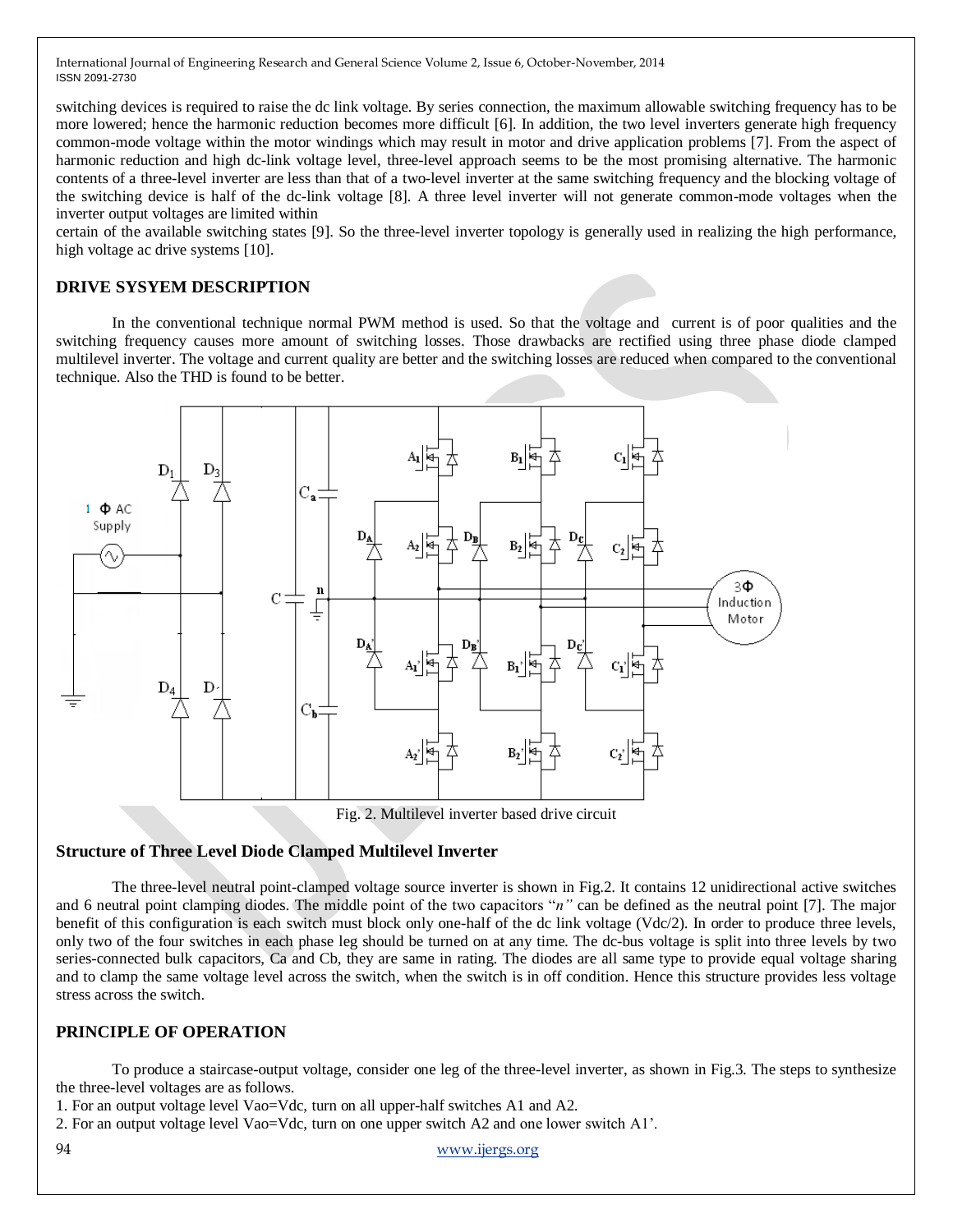3. For an output voltage level Vao=0, turn on all lower half switches A1' and A2'.



Fig.3. One leg of a bridge.

Table.1. shows the voltage levels and their corresponding switch states. State condition 1 means the switch is on, 0 means the switch is off. There are two complementary switch pairs in each phase. These pairs for one leg of the inverter are (A1, A1'), (A2, A2'). If one of the complementary switch pairs is turned on, the other of the same pair must be off.

| Output       | Switch State   |                   |                |                  |
|--------------|----------------|-------------------|----------------|------------------|
| $\rm V_{ao}$ | A <sub>1</sub> | $\mathbb{A}_1{}'$ | $\mathbb{A}_2$ | $\mathbb{A}_2$ ' |
| $V_{dc}$     |                |                   | 0              |                  |
| $V_{dc}/2$   | 0              |                   |                |                  |
| 0            |                |                   |                |                  |

TABLE 1 Output voltage levels and their Switching states.

Fig.4. shows the phase voltage waveform of the three-level inverter. The m-level converter has an m-level output phase-leg voltage and a (2m-1)-level output line voltage.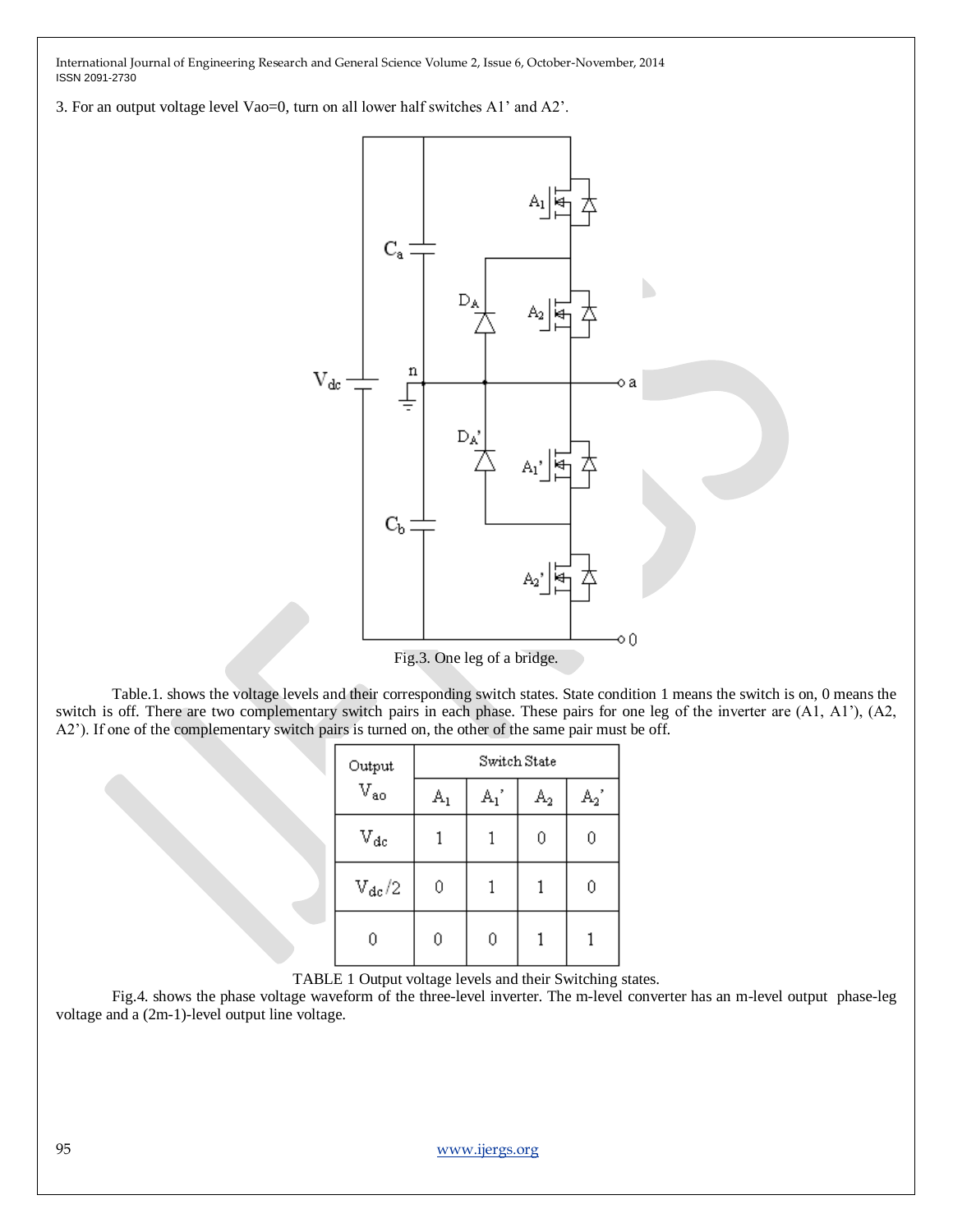

The most attractive features of multilevel inverters are as follows.

- They can generate output voltages with extremely low distortion and lower dv/dt.
- They draw input current with very low distortion [7].
- They generate smaller common mode (CM) voltage, thus reducing the stress in the motor bearings.
- They can operate with a lower switching frequency [7].

# **PROPOSED SCHEME**

The block schematic of multilevel inverter fed three phase induction motor is as shown in Fig.5. The complete system will consist of two sections; a power circuit and a control circuit. The power section consists of a power rectifier, filter capacitor, and three phase diode clamped multilevel inverter. The motor is connected to the multilevel inverter.



Fig.5. Basic block diagram.

96 [www.ijergs.org](http://www.ijergs.org/)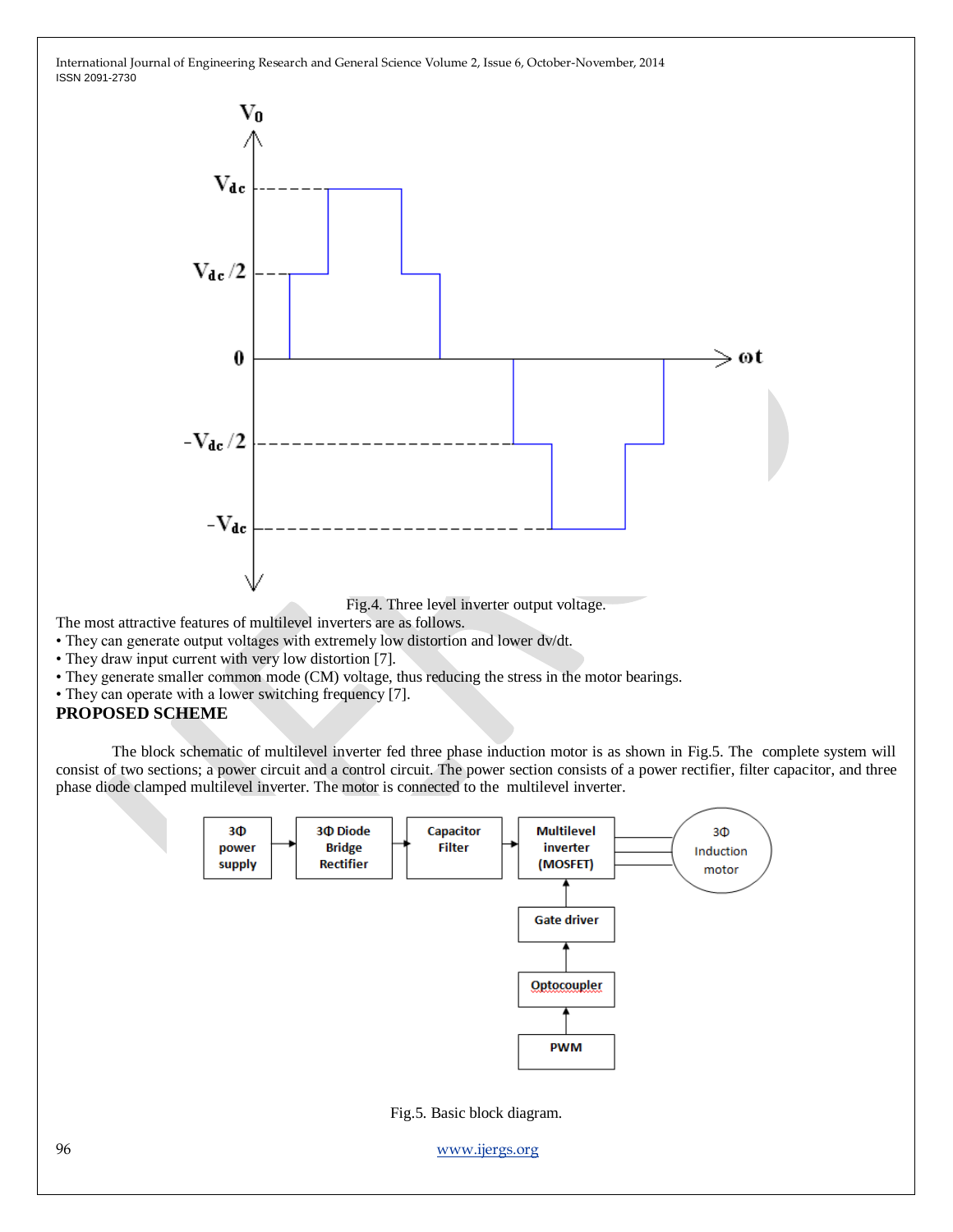The complete system will consist of two sections; a power circuit and a control circuit. The power section consists of a power rectifier, filter capacitor, and three phase diode clamped multilevel inverter. The motor is connected to the multilevel inverter. Fig.6 shows an ac input voltage is fed to a three phase diode bridge rectifier with capacitor filter. A capacitor filter, removes the ripple contents present in the dc output voltage.



Fig.6 Ac input voltage is fed to a three phase diode bridge rectifier with capacitor filter

The pure dc voltage is applied to the three phase multilevel inverter through capacitor filter. The multilevel inverter has 12 MOSFET switches that are controlled in order to generate an ac output voltage from the dc input voltage. The control circuit of the proposed system consists of three blocks namely PWM opto-coupler and gate driver circuit. Fig.7. Shows circuit diagram of PWM



Fig.7 Circuit for PWM

97 [www.ijergs.org](http://www.ijergs.org/) The PWM is used four clocks reference clock, voltage control clock, frequency clock, output delay clock. For this clock we used the VCO which generate frequency clock & Schmitt trigger which used for generating the reference clock, output delay clock,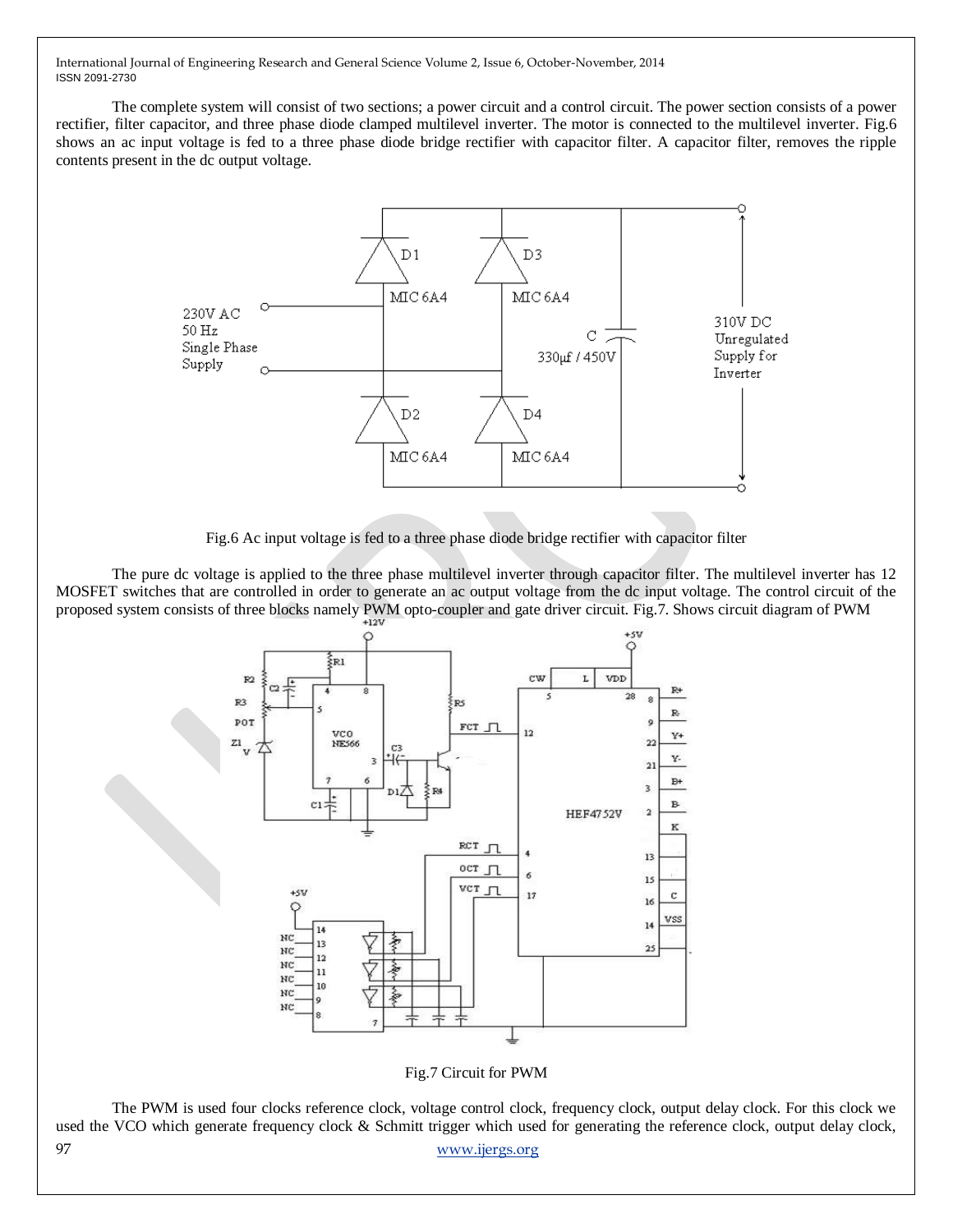voltage control clock. The PWM is used for generating gating signals required to drive the power MOSFET switches present in the multilevel inverter. The voltage magnitude of the gate pulses generated by the PWM is normally 5V. To drive the power switches satisfactorily the opto-coupler and driver circuit are necessary in between the controller and multilevel inverter. The output ac voltage is obtained from the multilevel inverter can be controlled in both magnitude and frequency (V/f open loop control). The controlled ac output voltage is fed to the induction motor drive. When the power switches are on, current flows from the dc bus to the motor winding. The motor windings are highly inductive in nature; they hold electric energy in the form of current. This current needs to be dissipated while switches are off. Diodes are connected across the switches give a path for the current to dissipate when the switches are off. These diodes are also called freewheeling diodes. The  $V/f$  control method permits the user to control the speed of an induction motor at different rates. For continuously variable speed operation, the output frequency of multilevel inverter must be varied. The applied voltage to the motor must also be varied in linear proportion to the supply frequency to maintain constant motor flux.

# **MODULATION STRATEGY**

This Paper mainly focuses on multicarrier PWM method. This method is simple and more flexible than SVM methods. The multicarrier PWM method uses several triangular carrier signals, keeping only one modulating sinusoidal signal. If an n-level inverter is employed, n-1 carriers will be needed. The carriers have the same frequency WC and the same peak to peak amplitude Ac and are disposed so that the bands they occupy are contiguous. The zero reference is placed in the middle of the carrier set. The modulating signal is a sinusoid of frequency Wm and amplitude Am. At every instant each carrier is compared with the modulating signal. Each comparison gives 1(-1) if the modulating signal is greater than (lower than) the triangular carrier in the first (second) half of the fundamental period, 0 otherwise. The results are added to give the voltage level, which is required at the output terminal of the inverter. Multicarrier PWM method can be categorized into two groups: 1) Carrier Disposition (CD) method 2) Phase shifted PWM method.

Advantages of multicarrier PWM techniques:

• Easily extensible to high number of levels.

• Easy to implement.

- To distribute the switching signals correctly in order to minimize the switching losses.
- To compensate unbalanced dc sources.
- Related to the way the carrier waves are placed in relation to the reference signal, three cases can be distinguished:
- Alternative Phase Opposition Disposition (APOD), where each carrier band is shifted by 180° from the adjacent bands.

• Phase Opposition Disposition (POD), where the carriers above the zero reference are in phase, but shifted by 180° from those carriers below the zero reference.

• In-Phase Disposition (PD), where all the carriers are in phase [8].

In this paper the gating pulses for MOSFET switches are generated by using In-phase disposition technique.

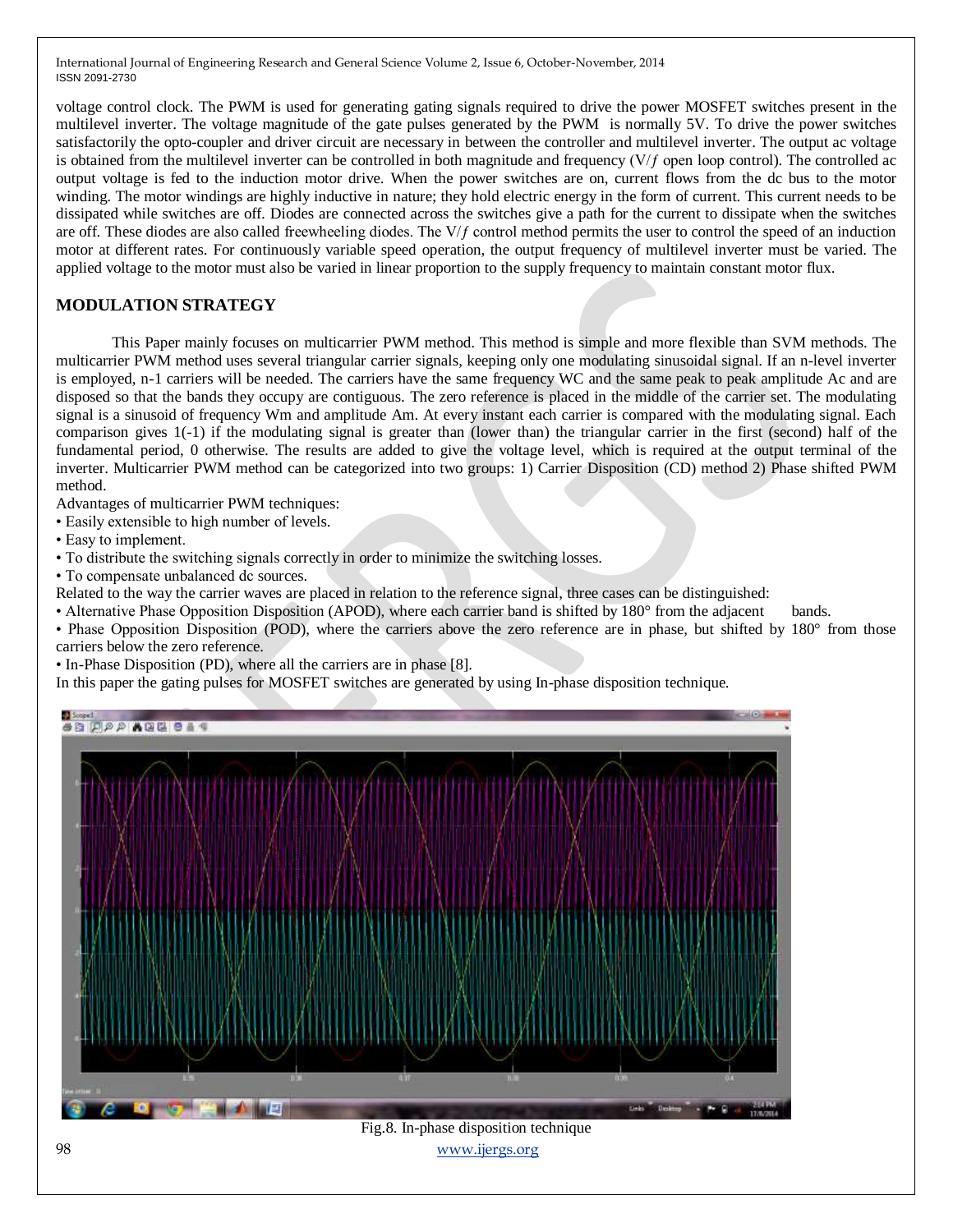# **V/ƒ CONTROL THEORY**

Fig.7. shows the relation between the voltage and torque versus frequency. The voltage and frequency being increased up to the base speed. At base speed, the voltage and frequency reach the rated values. We can drive the motor beyond base speed by increasing the frequency further. But the voltage applied cannot be increased beyond the rated voltage. Therefore, only the frequency can be increased, which results in the field weakening and the torque available being reduced. Above base speed, the factors governing torque become complex, since friction and wind age losses increase significantly at higher speeds. Hence, the torque curve becomes nonlinear with respect to speed or frequency.



# **SIMULATED CIRCUITS AND WAVEFORMS**

Fig.8. shows the PWM circuit to generate the gating signals for the multilevel inverter switches. To control a three phase multilevel inverter with an output voltage of three levels; two carriers are generated and compared at each time to a set of three sinusoidal reference waveforms. One carrier wave above the zero reference and one carrier wave below the reference. These carriers are same in frequency, amplitude and phases; but they are just different in dc offset to occupy contiguous bands. Phase disposition technique has less harmonic distortion on line voltages.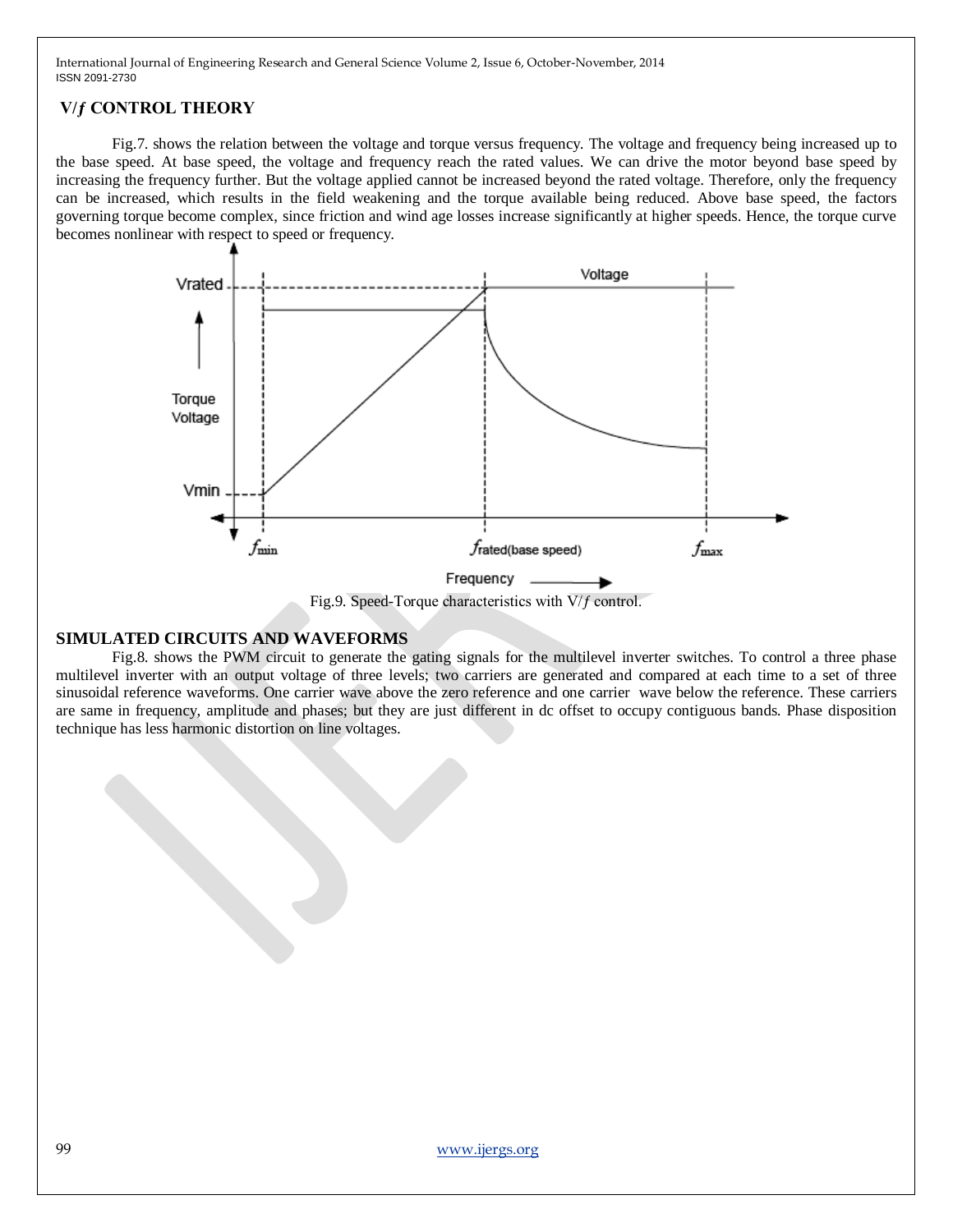

Fig.11. Gate pulses for leg A switches.

Fig.11. shows the waveform of sine-triangle intersection. Two carriers together with modulation signal have been used to obtain SPWM control. Simulated model for entire circuit is shown in Fig.12.

100 [www.ijergs.org](http://www.ijergs.org/)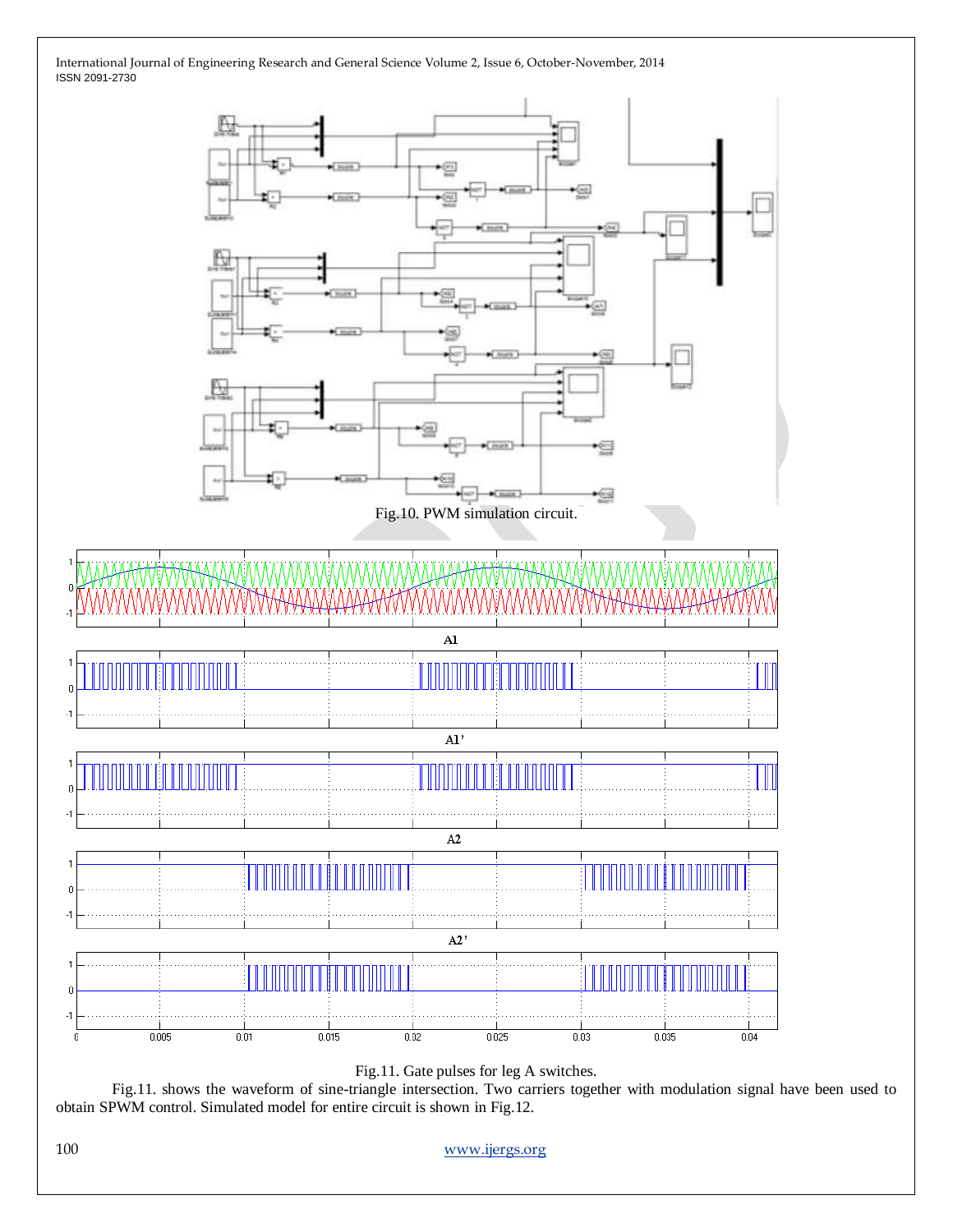

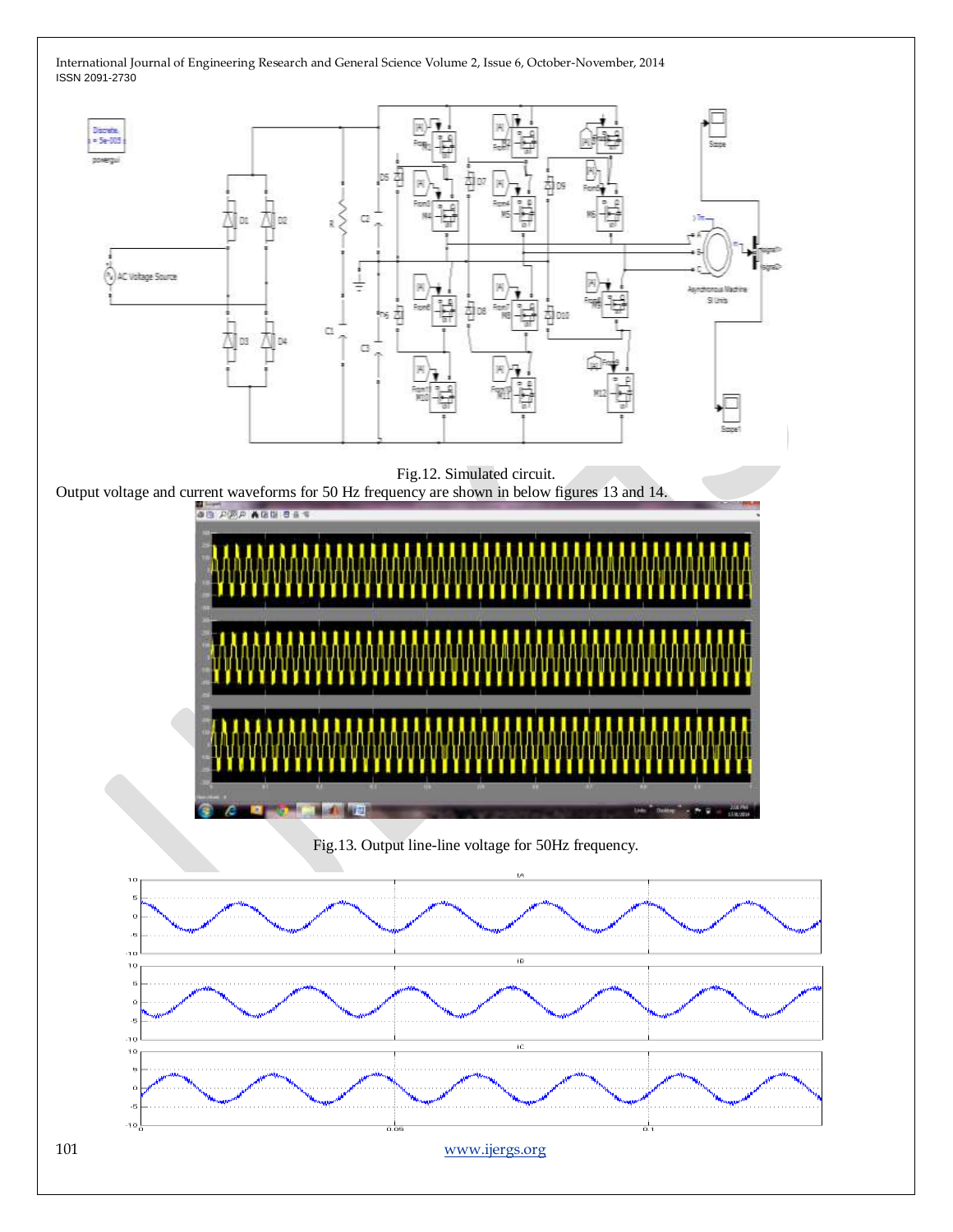

The FFT plot of the output voltage is shown in Fig.15. The plot shows that the harmonic content present in the output voltage is very low.





The frequency of reference signal determines the inverter output frequency; and its peak amplitude controls the modulation index. The variation in modulation index changes the rms output voltage of the multilevel inverter. By varying the reference signal frequency as well as modulation index, the speed of an induction motor gets controlled.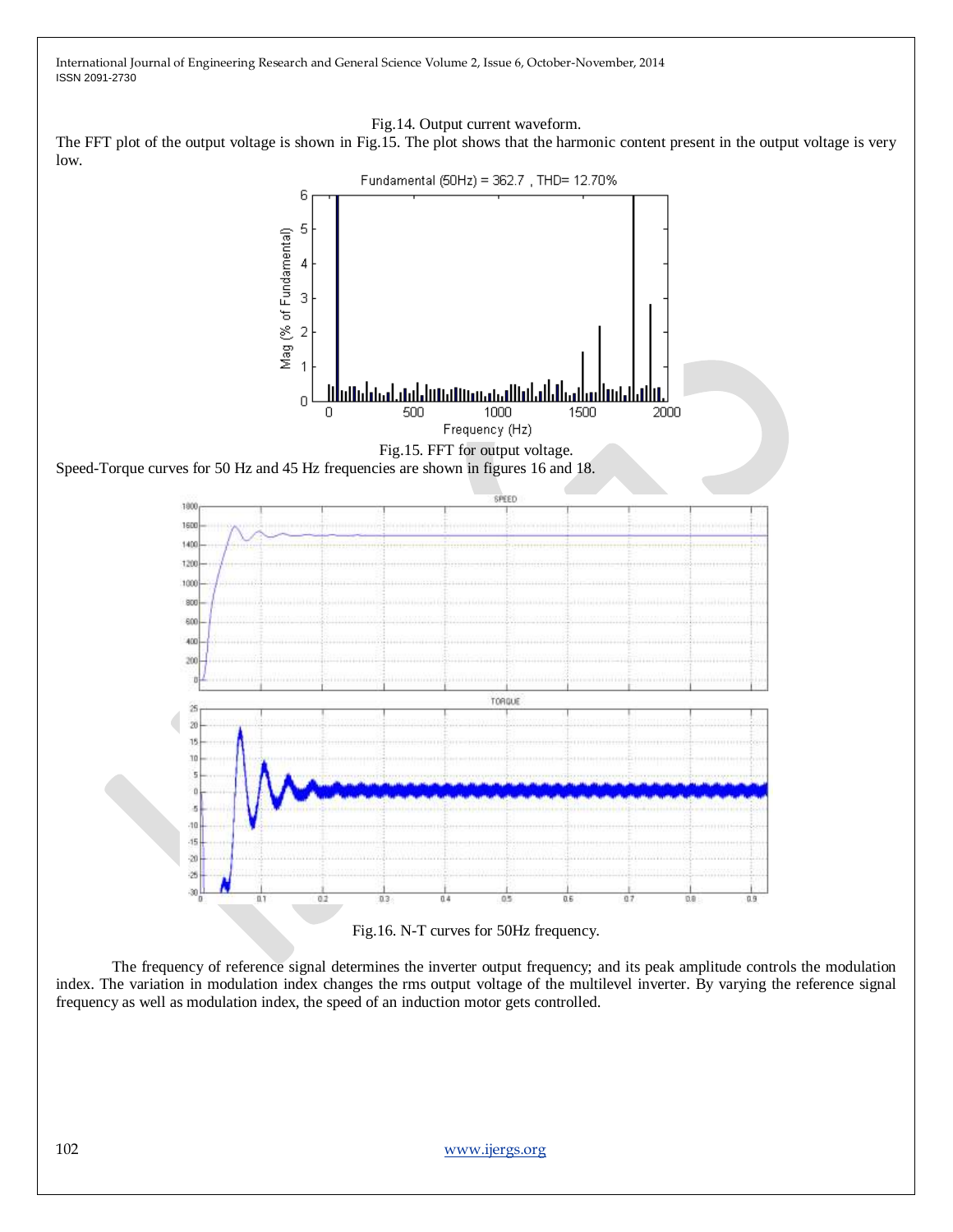



Fig.18. N-T curves for 45Hz frequency.

The speed-torque curves conclude that the voltage and frequency applied to the motor gets decreased; then the speed of an induction motor also decreased simultaneously.